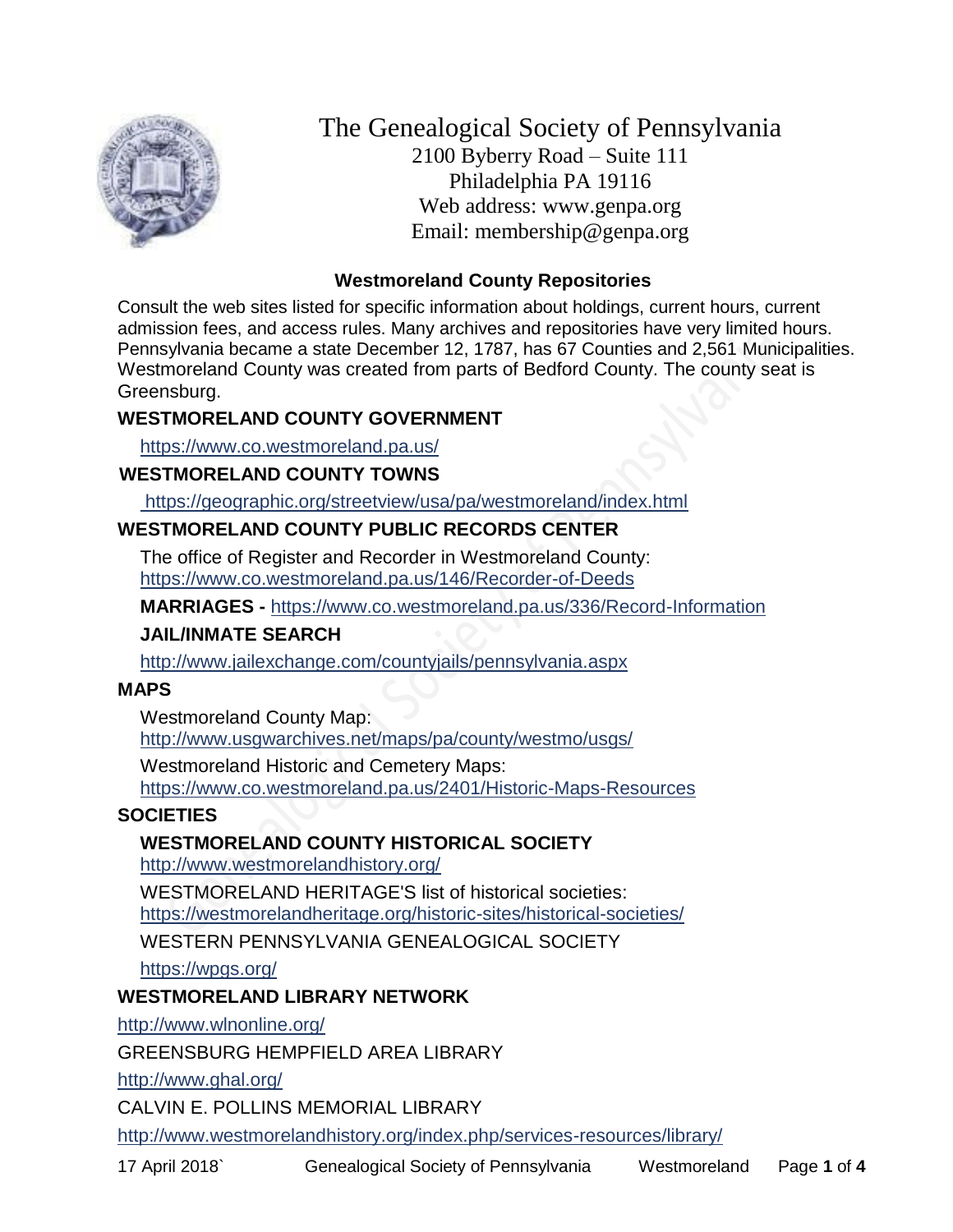# **RESOURCES**

- **Genealogical Society of Pennsylvania GSP** [http://GenPA.org](http://genpa.org/) **GSP Research** <https://genpa.org/research/>
- PAGenWeb Westmoreland County <http://www.pagenweb.org/~westmoreland/>
- Obituaries –
- **LDS** <http://ldsgenealogy.com/PA> [http://www.newspaperobituaries.net/pennsylvania/westmoreland\\_county\\_obituaries.htm](http://www.newspaperobituaries.net/pennsylvania/westmoreland_county_obituaries.htm)
- County Newspapers
	- o *Tribune-Review* <http://triblive.com/home/>
	- o *Penn-Franklin News* <http://www.penn-franklin.com/wp/>
- **Random Acts of Kindness** <https://www.raogk.org/>
- **Family Search LDS:** <https://familysearch.org/>Free site but does require a login Collection List <https://familysearch.org/search/collection/list> https://www.familysearch.org/wiki/en/Westmoreland County, Pennsylvania Genealogy
- **Collections at the Historical Society of Pennsylvania HSP**  <http://hsp.org/collections>
	- HSP is membership based and there is a fee 1300 Locust Street, Philadelphia, PA 19107 215-732-6200 ext. 235 or [membership@hsp.org](mailto:membership@hsp.org)
- **RG-47. RECORDS OF THE COUNTY GOVERNMENTS** Guide to African American Resources at the Pennsylvania State Archives <http://www.phmc.state.pa.us/bah/aaGuide/AA-RG-47.html>
- **National Archives of Philadelphia** (**NARA**) Mid Atlantic Region: [http://www.nara.gov/research\\_rooms/mid\\_atlantic/](http://www.nara.gov/research_rooms/mid_atlantic/) **Records Request Process**

National Archives 14700 Townsend Road Philadelphia, Pennsylvania 19154-1096 Telephone: (215) 305-2044 Fax: (215) 305-2038 E-mail: [philadelphia.archives@nara.gov](mailto:philadelphia.archives@nara.gov) <https://wwwarchives.gov/philadelphia>

### **Naturalizations: NARA**

Pennsylvania: Philadelphia, 1790-1991; Pittsburgh, 1820-1979; Erie, 1940-1972; Scranton, 1901-1990; Wilkes-Barre, 1943-1972; Williamsport, 1909-1913; and Harrisburg, 1911-1917

### **MILITARY**

The National Archives at Philadelphia (**NARA**), through its partners Ancestry.com and Fold3.com, provides access to records relating to the military service of individuals from the American Revolution through World War II. Please note that Official Military Personnel Files from World War I to the present are held by the National Archives at St. Louis. <https://www.archives.gov/st-louis>

World War I and World War II, Fourth Enumeration Draft Cards can also be accessed through our partner sites. In addition, Records of the Selective Service System, 1940- 1969, for individuals from Delaware, Maryland, Pennsylvania, Virginia, and West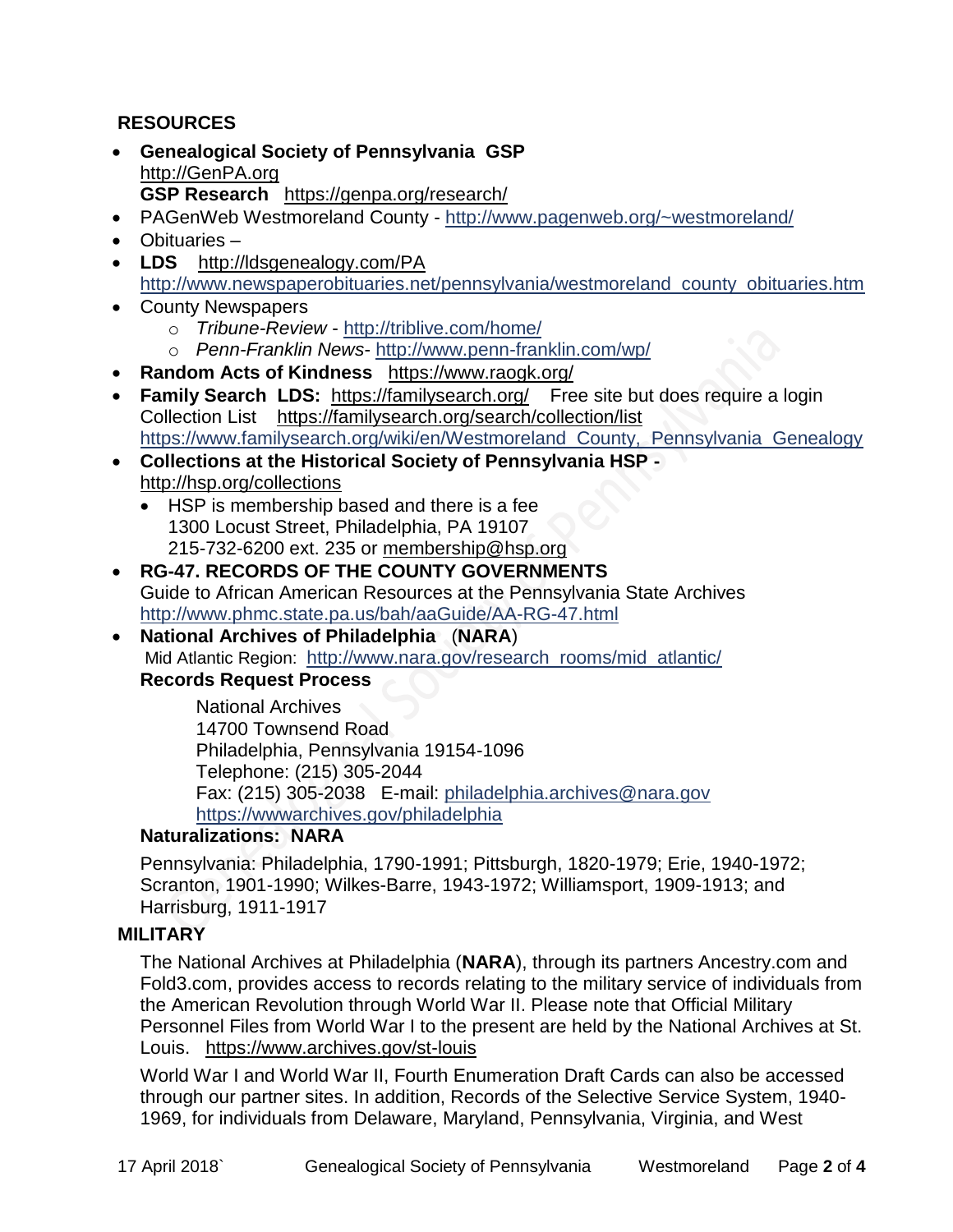Virginia are available from the National Archives at St. Louis. Copies of World War I draft cards can be requested from the National Archives at Atlanta [\(Atlanta.archives@nara.gov](mailto:Atlanta.archives@nara.gov) ).

For information on obtaining World War II era and later draft cards, please see <http://www.archives.gov/st-louis/archival-programs/other-records/selective-service.html> <https://www.archives.gov/philadelphia/public/family-history.html#military>

# **Pennsylvania Military Records Research Guide**

<https://www.raogk.org/pennsylvania-genealogy/pa-military-records/>

### **Probate – Wills Administrations**

Probate records may include Person's exact death date, Names of the family members, Family relationships, Names of spouses of children, Residences, Adoption or guardianship of minor children or dependents, Worth of the property and land holdings, Evidence of occupation, religion, or military service

**Family Search:** Pennsylvania Probate Records, 1683-1994 <https://familysearch.org/>

This collection includes probate records created in Pennsylvania counties. The records include wills, estate records and indexes.

# **State of Pennsylvania Vital Records**

The **Pennsylvania State Archives** collects, preserves and makes available for study the permanently-valuable public records of the Commonwealth, with particular attention given to the records of state government.

Mailing address: 350 North Street Harrisburg, PA 17120 Email: Email PA State Archives Phone: (717) 783-3281

GPS address: 801 North 3rd Street Harrisburg, PA 17102 Coordinates: 40.266080, - 76.886053

# **BIRTH CERTIFICATES**, 1906-1910

The Division of Vital Records (DVR) maintains birth records that occurred in Pennsylvania from 1906 to the present.

For information on public records (births occurring from 1906 to 1910), click on Pennsylvania State Archives <http://www.phmc.pa.gov/archives/Pages/default.aspx>or our Genealogy page.

<http://www.health.pa.gov/MyRecords/Certificates/Genealogy/Pages/14125.aspx#.WNvLKfkrJHY>

# **Death Certificates**, 1906-1965

Original birth certificates for 1906-1910 and death certificates for 1906-1965 are available at the State Archives. Digital copies of the 1906-1908 birth certificates and the 1906-1963 death certificates may be found on Ancestry.com. Pennsylvania residents can access these records free of charge through Ancestry.com Pennsylvania. A free account can be created.

# **Certified Copies of Death Certificates**

The Division of Vital Records maintains records of deaths that occurred from 1906 to the present. Certified copies of death certificates (with a raised seal) <http://www.health.pa.gov/MyRecords/Certificates/DeathCertificates/Pages/default.aspx#.WP4qlNLytHa>